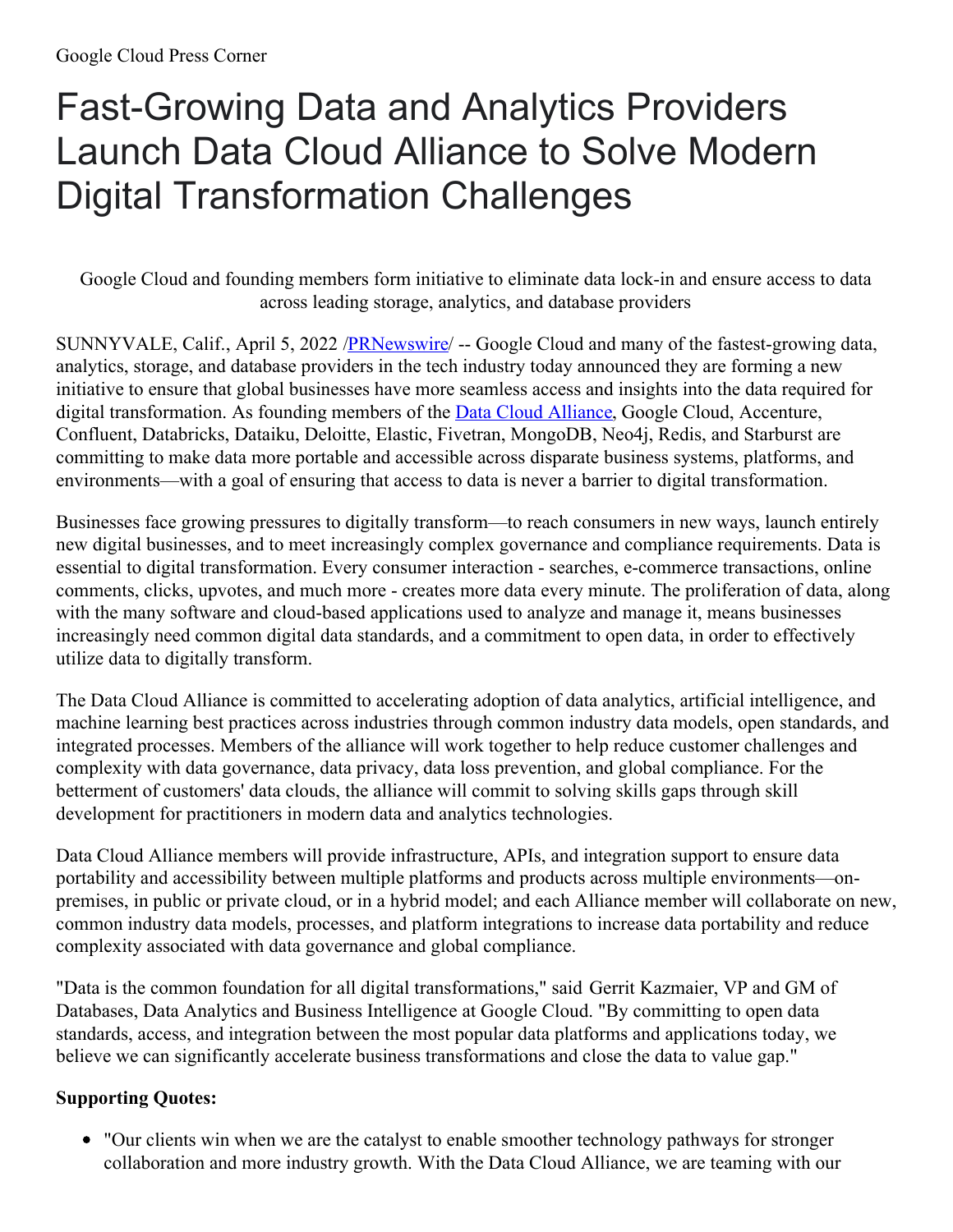ecosystem partners to be maniacally focused on open standards for data exchange across the cloud continuum. It's about creating an open gateway for all partners to join us in unleashing more value for our clients and accelerating their digital transformation post pandemic," said **Lan Guan, Accenture Cloud First Data & AI lead.**

- "As enterprises accelerate their journeys to cloud and modernize their data stacks, they need to be equipped with the necessary skills, freedom of technology choice, and data portability to ensure their data analytics strategies are future proofed," said **Chad Verbowski, SVP of Engineering at Confluent**. "We're excited to join the Data Cloud Alliance to contribute our data streaming expertise and help make sure access to data is never the barrier to innovation."
- "Databricks is excited to partner with Google Cloud to foster data sharing based on open standards like  $\bullet$ [Delta](https://c212.net/c/link/?t=0&l=en&o=3495310-1&h=3199687617&u=https%3A%2F%2Fdelta.io%2F&a=Delta) Lake. The Data Cloud Alliance reinforces our commitment to open data sharing and the open data lakehouse paradigm, which empower data teams to collaborate more effectively," said **David Meyer, SVP of Products, Databricks.**
- "We are proud to be a member of the new Data Cloud Alliance, furthering our mission to make AI part of an organization's everyday activities. This initiative will empower more companies to seamlessly scale their AI projects and deliver exceptional results," said **David Tharp, SVP of Ecosystems and Alliances at Dataiku.**
- "We are excited to collaborate with Google Cloud and the members of this Data Cloud Alliance on industry standard data models, processes, and platform integrations to help increase data portability for our clients that choose Google Cloud products for their digital transformation journey," said **Francisco Barroso, principal, US Analytics & Cognitive offering leader, Deloitte Consulting LLP.**
- "Successful digital transformation requires data to be accessible across systems, platforms, and environments," said **Shay Banon, Founder and CTO, Elastic.** "We are proud to partner with Google Cloud and the Data Cloud Alliance members to help customers build a strong data foundation through open data access, sharing, and integration."
- $\bullet$ "Fivetran is proud to pledge support for the Data Cloud Alliance. As the data-to-value gap increases, no one technology or service can tackle this challenge alone. We recognize our obligation as a data cloud leader to expedite and automate the first leg of analytics—data integration, particularly from SaaS and database sources—so that rich insights are made available to organizations much faster in order to make data-driven decisions," said **Mark Van de Wiel, Field CTO at Fivetran.**
- "We are excited to partner with Google Cloud and the members of this Data Cloud Alliance to unify access to data across clouds and application environments to remove barriers to digital transformation efforts," said **Mark Porter, Chief Technology Officer, MongoDB**. "Legacy frameworks have made working with data hard for too many organizations. There couldn't be a more timely, and important data initiative to build faster and smarter data-driven applications for customers."
- "Neo4j is committed to open standards, best practices, and skills development, as a means of breaking down barriers to productivity and interoperability. We're proud to partner with Google Cloud and other founding members of the Data Cloud Alliance in evolving best practices and standards for the modern data stack," said **Philip Rathle, SVP Products at Neo4j.**
- "Redis is excited to partner with Google Cloud and the members of this Data Cloud Alliance to collaborate on the ways data and AI can help solve customers' evolving modern application challenges and unlock the next wave of innovation and customer success," said **Yiftach Shoolman, CTO and Co-Founder at Redis.**
- "We believe every company should have the right to quickly access their data without barriers and expensive penalties. Starburst is proud to be a founding member of the Data Cloud Alliance, and remains committed to quickly unlocking access to data so companies can be truly data-driven and accelerate their digital transformation journeys," said **Justin Borgman, Co-Founder and CEO of Starburst.**